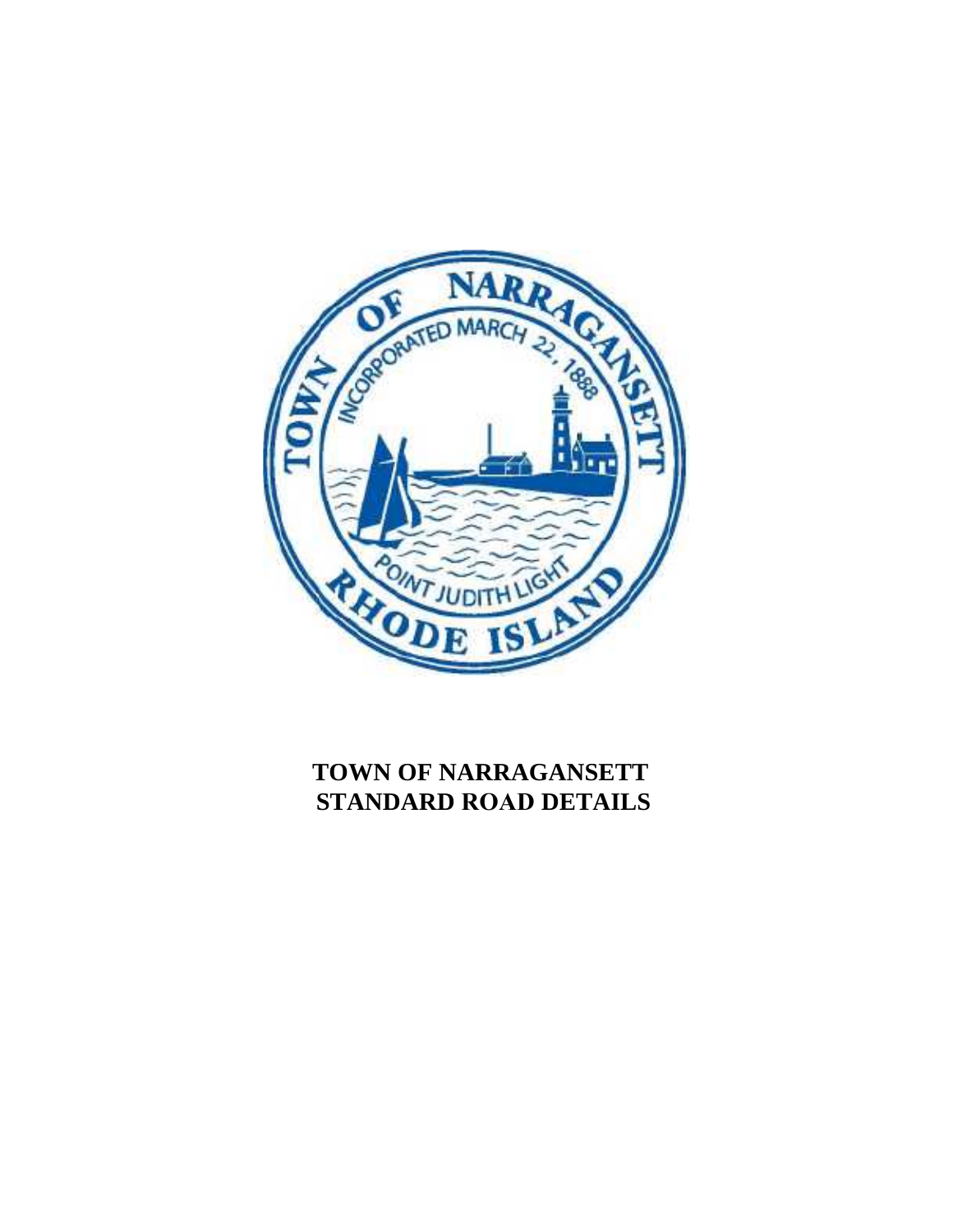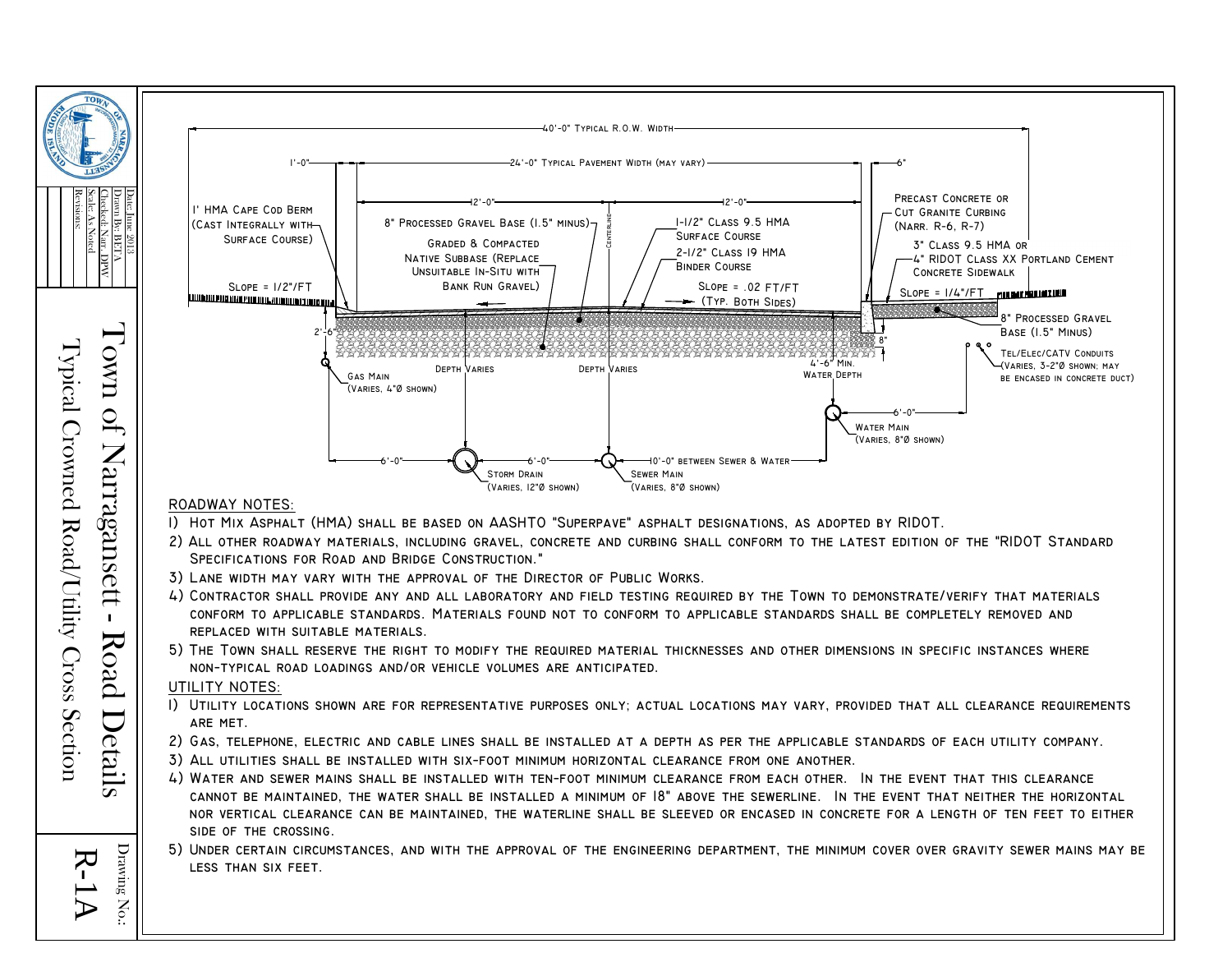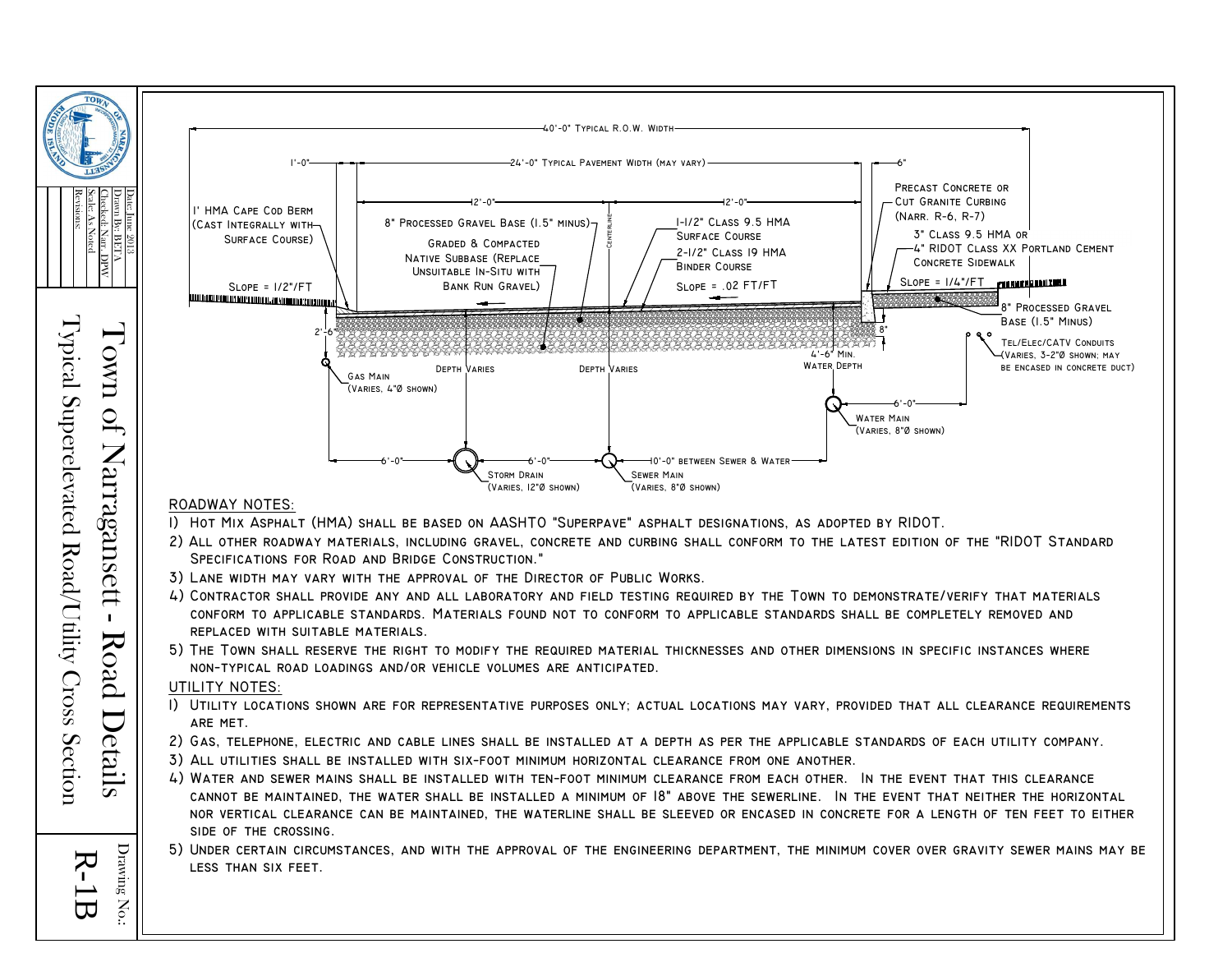

Typical Reinforced Road Cross Section Details

R-

 $\mathbf{D}$ raving

 $\rm N_{O}$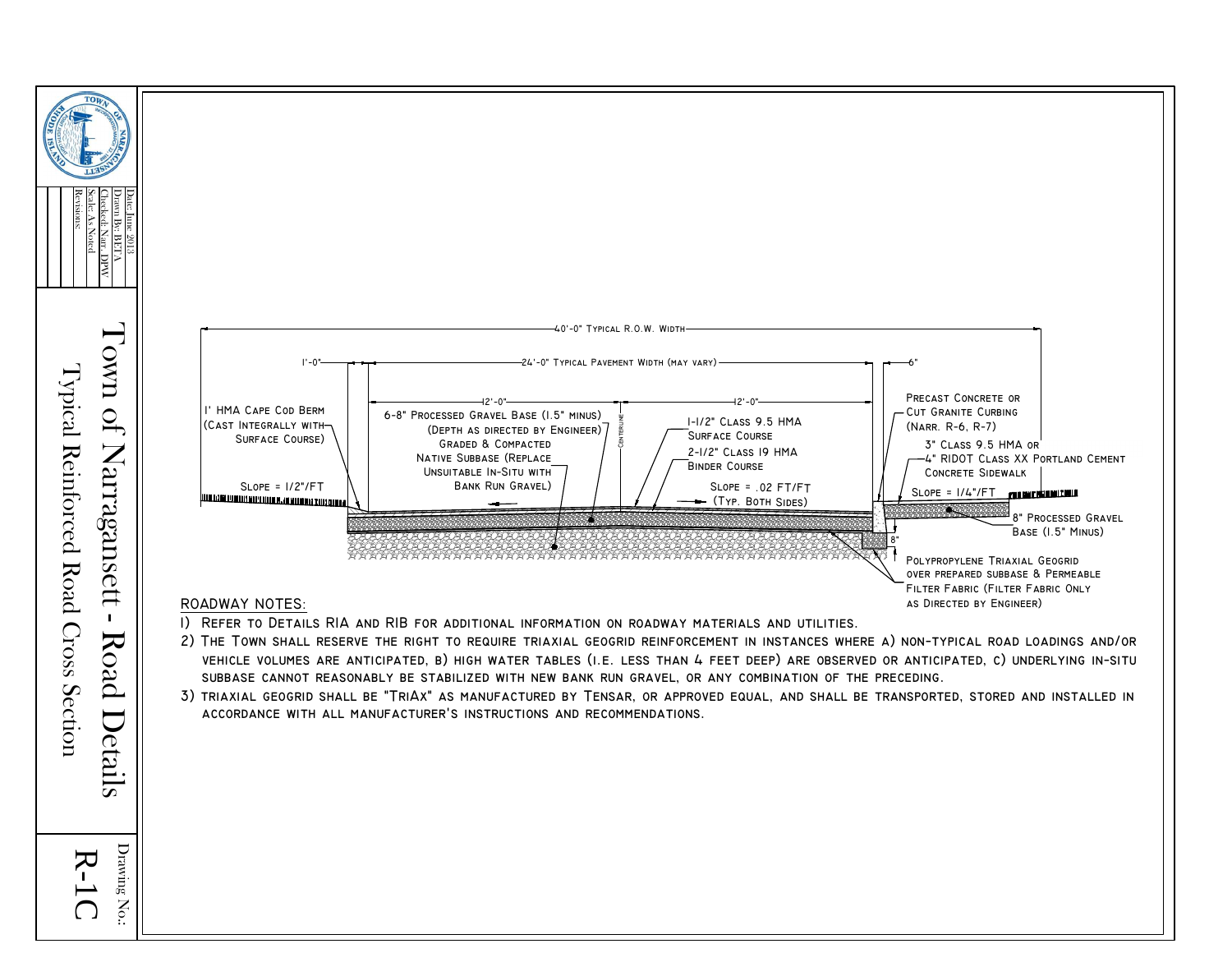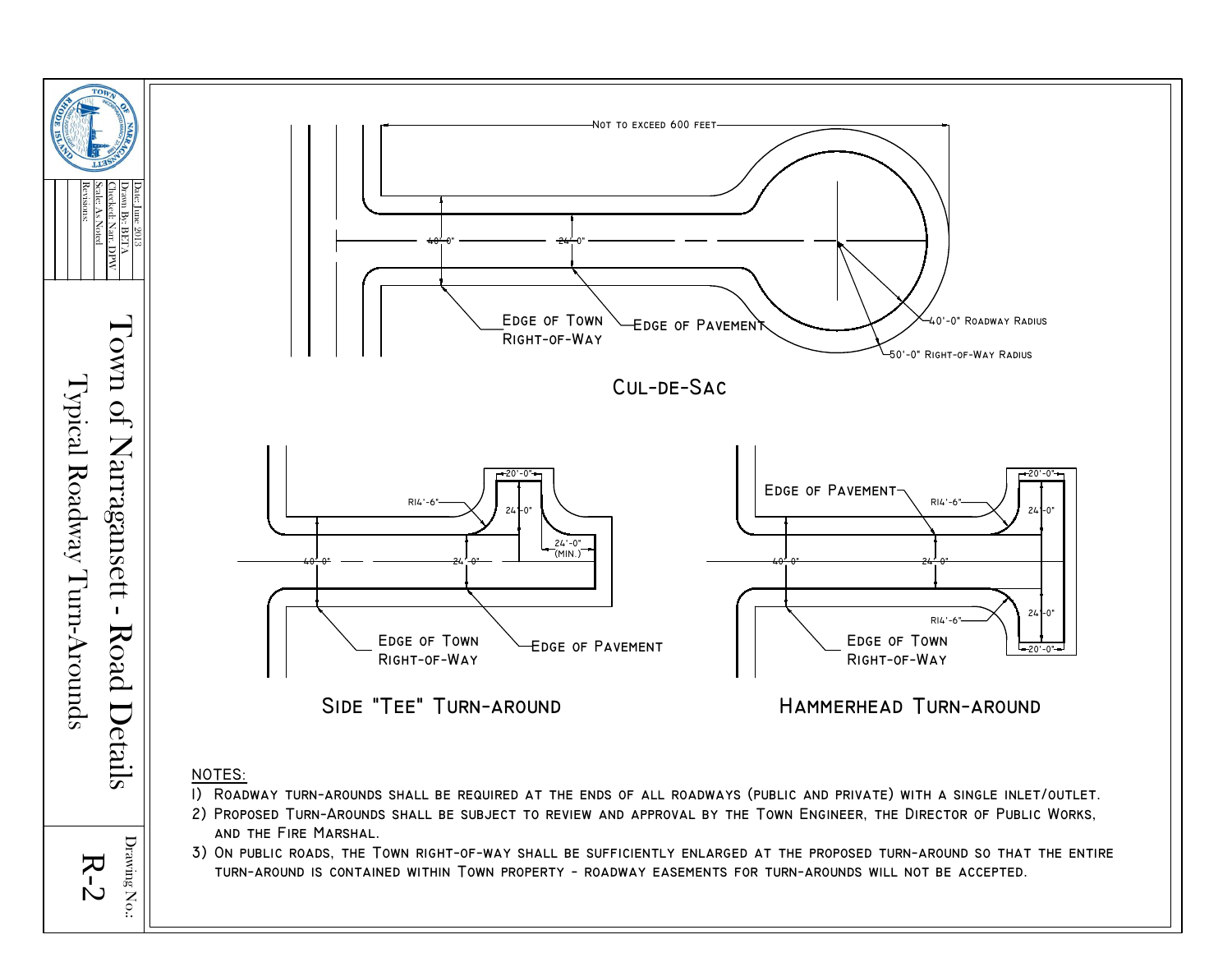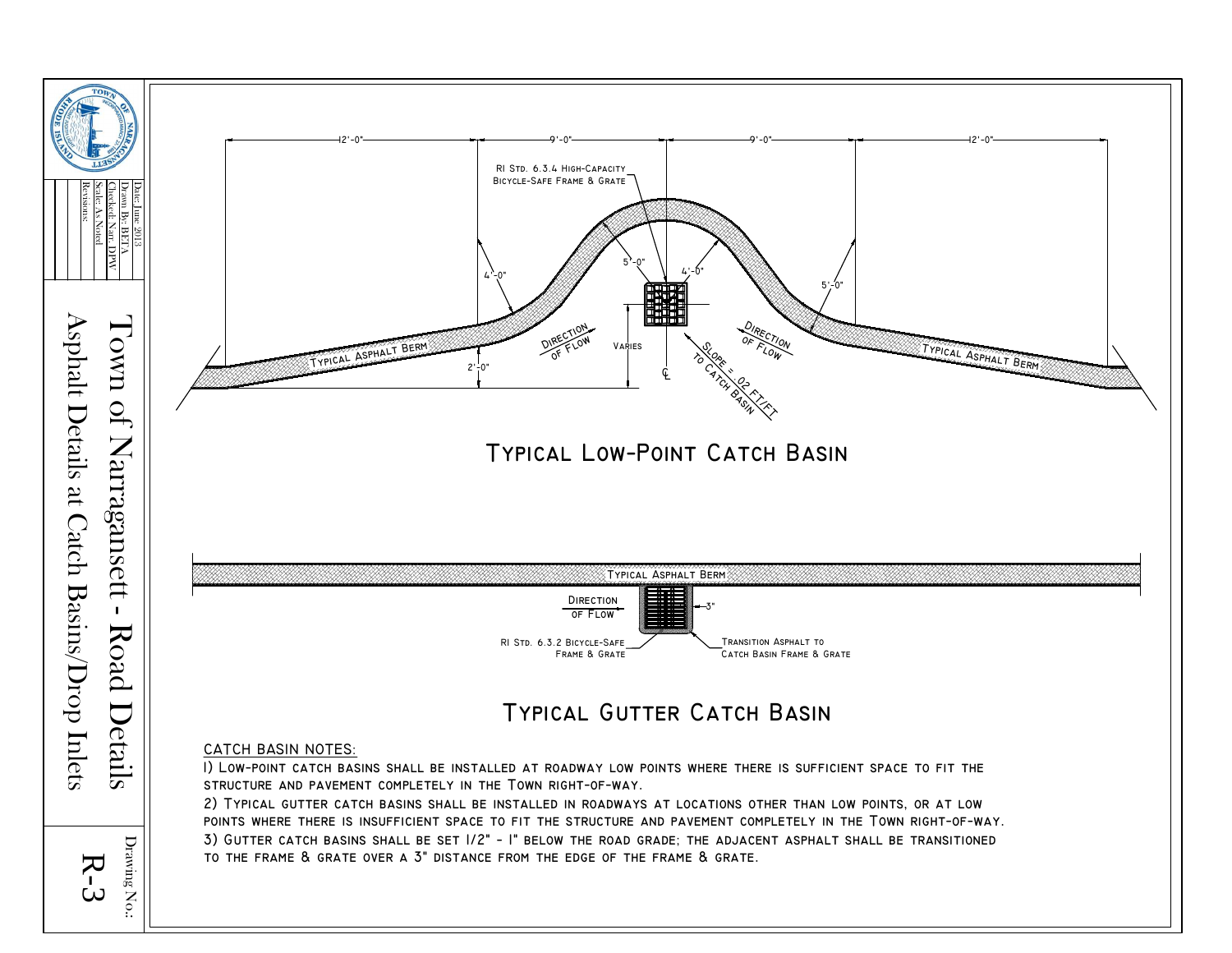

NEEDED, PROVIDED THAT THE FRAME MEETS ALL OTHER TOWN REQUIREMENTS AND

WITH THE APPROVAL OF THE ENGINEER.

 $R-4A$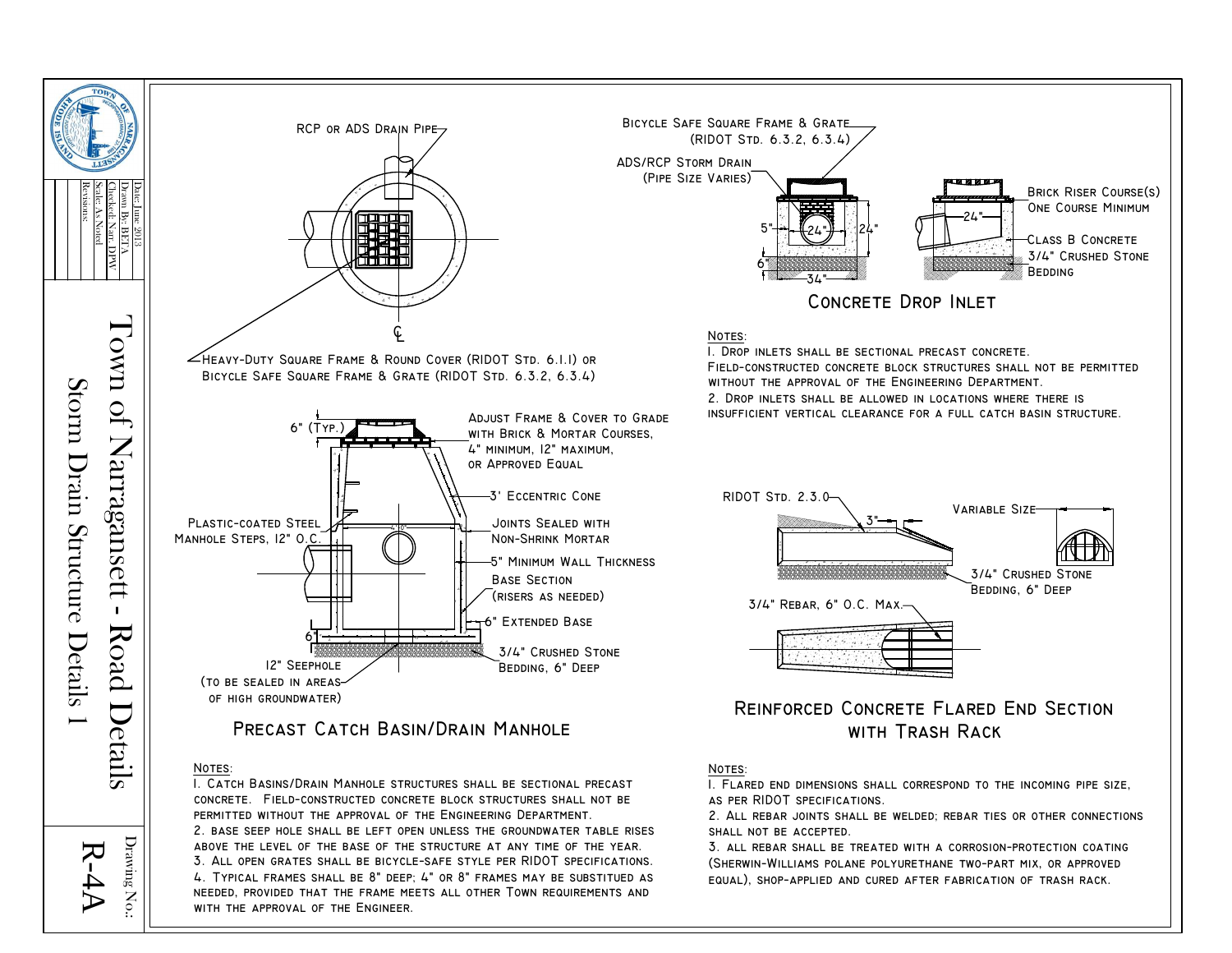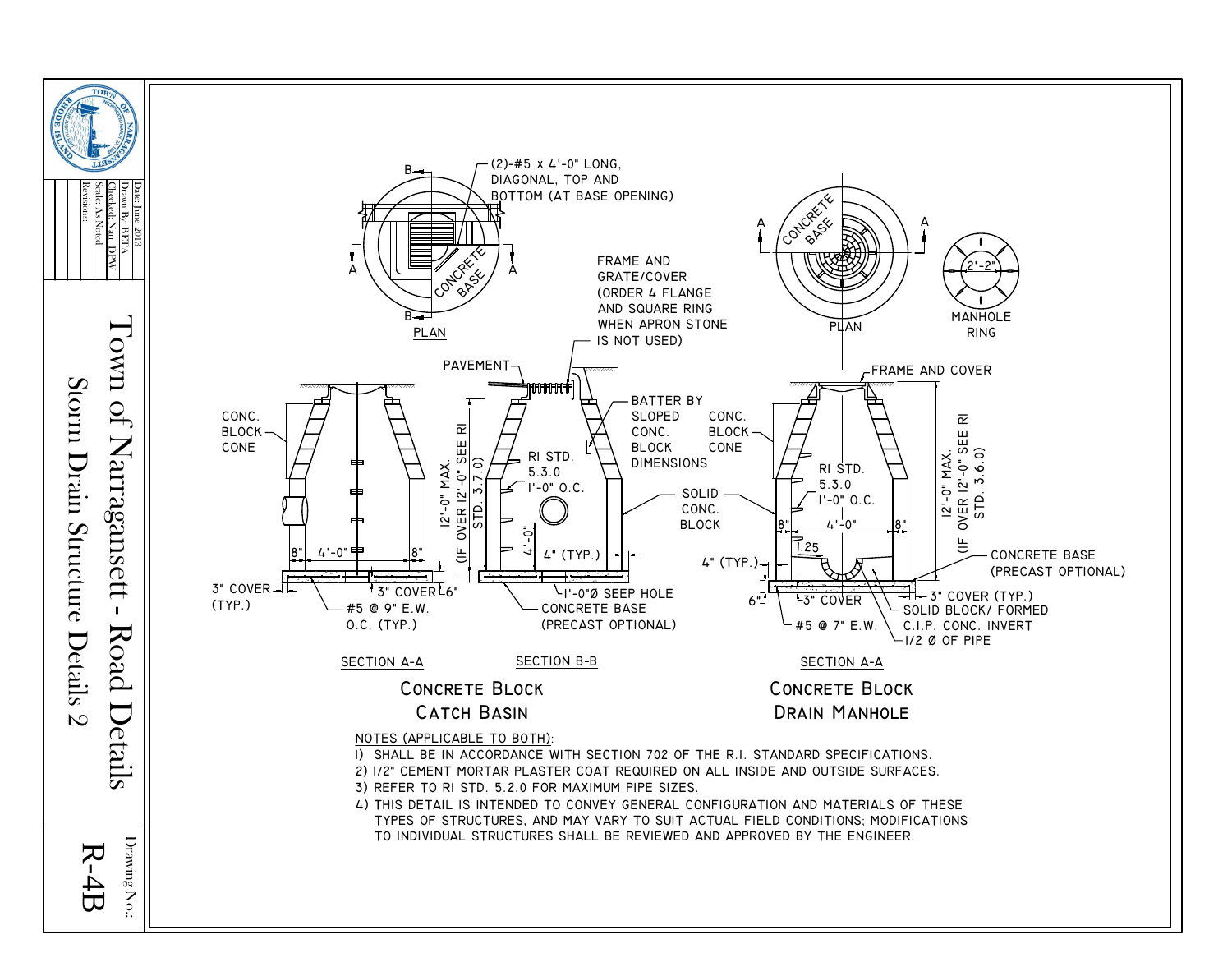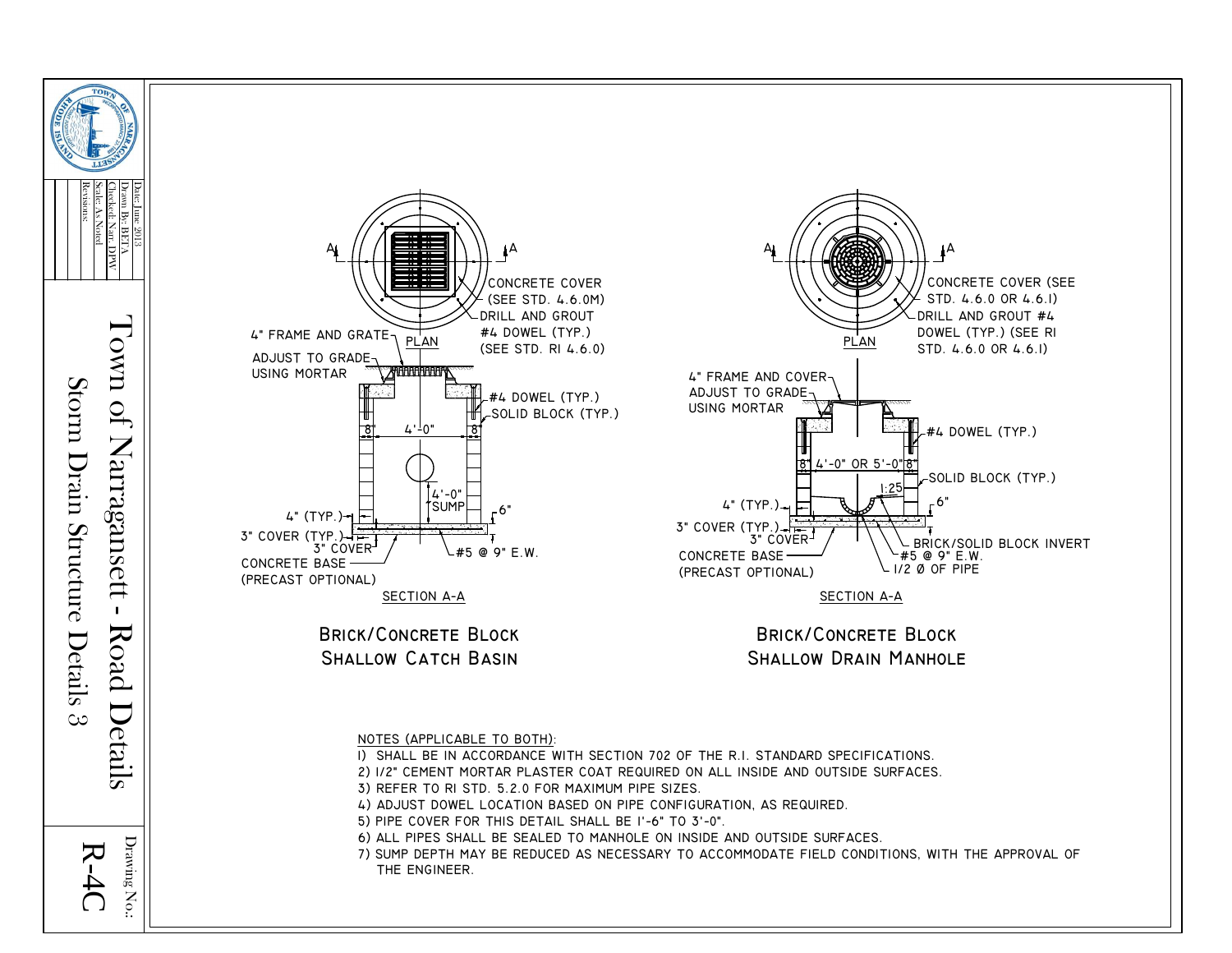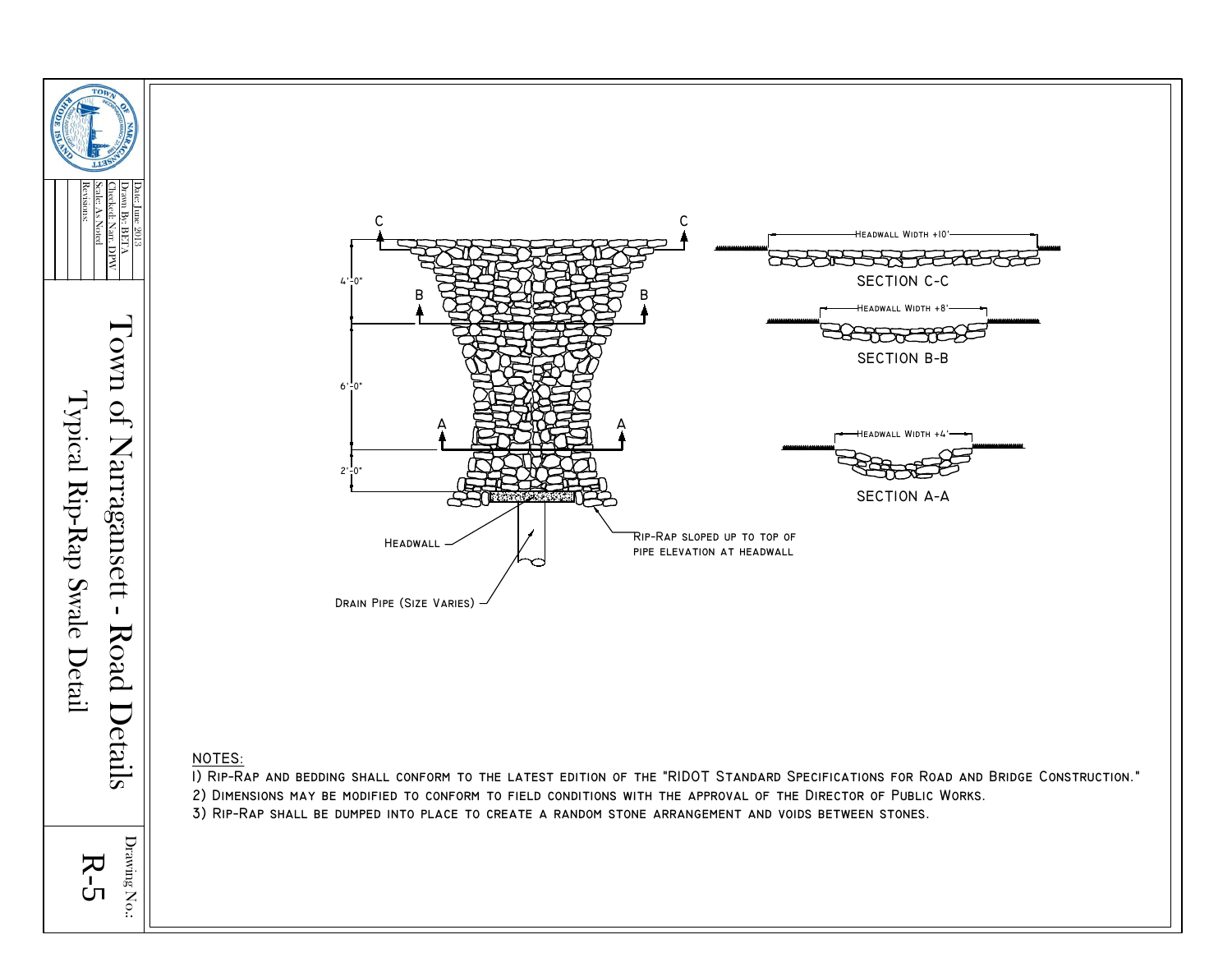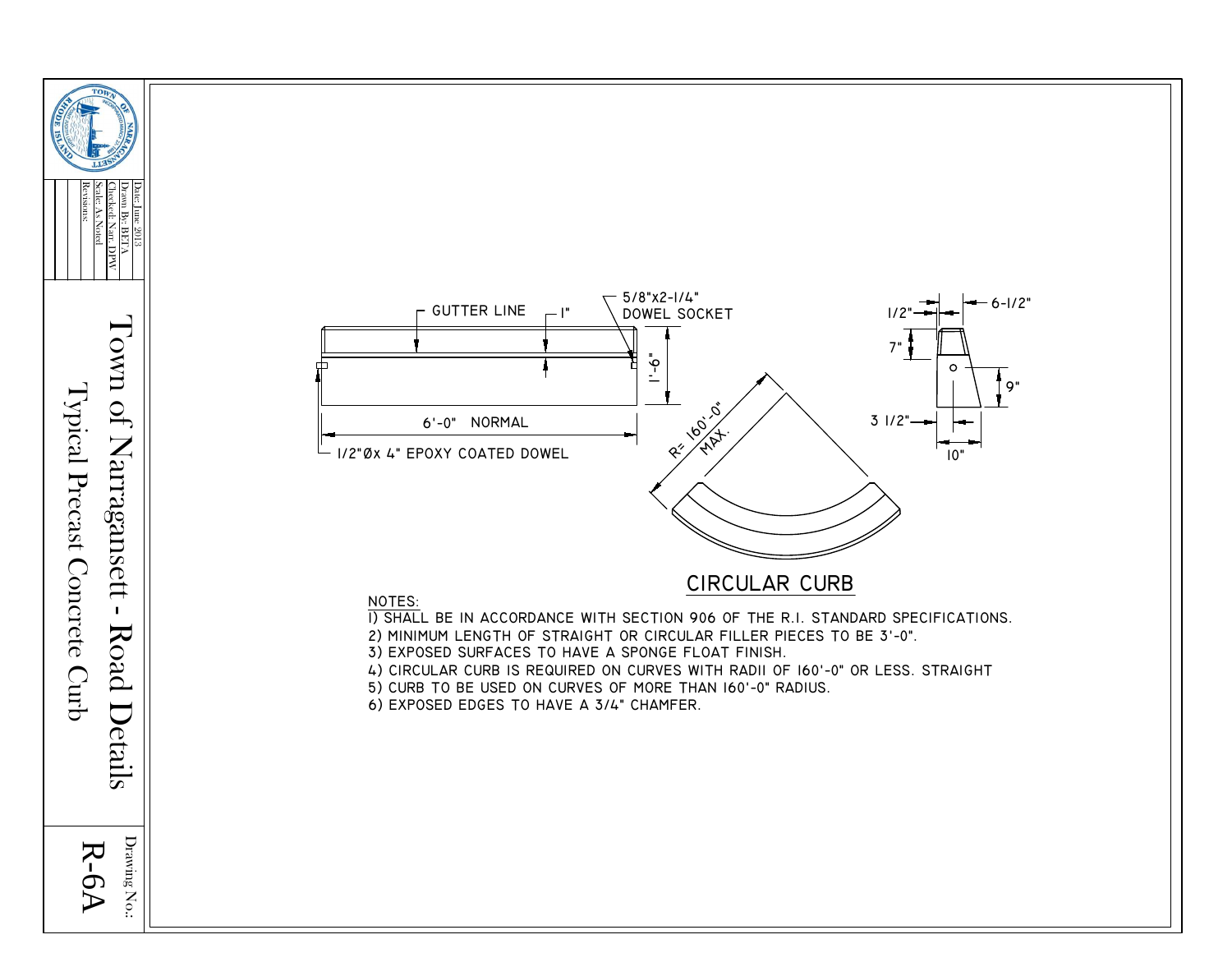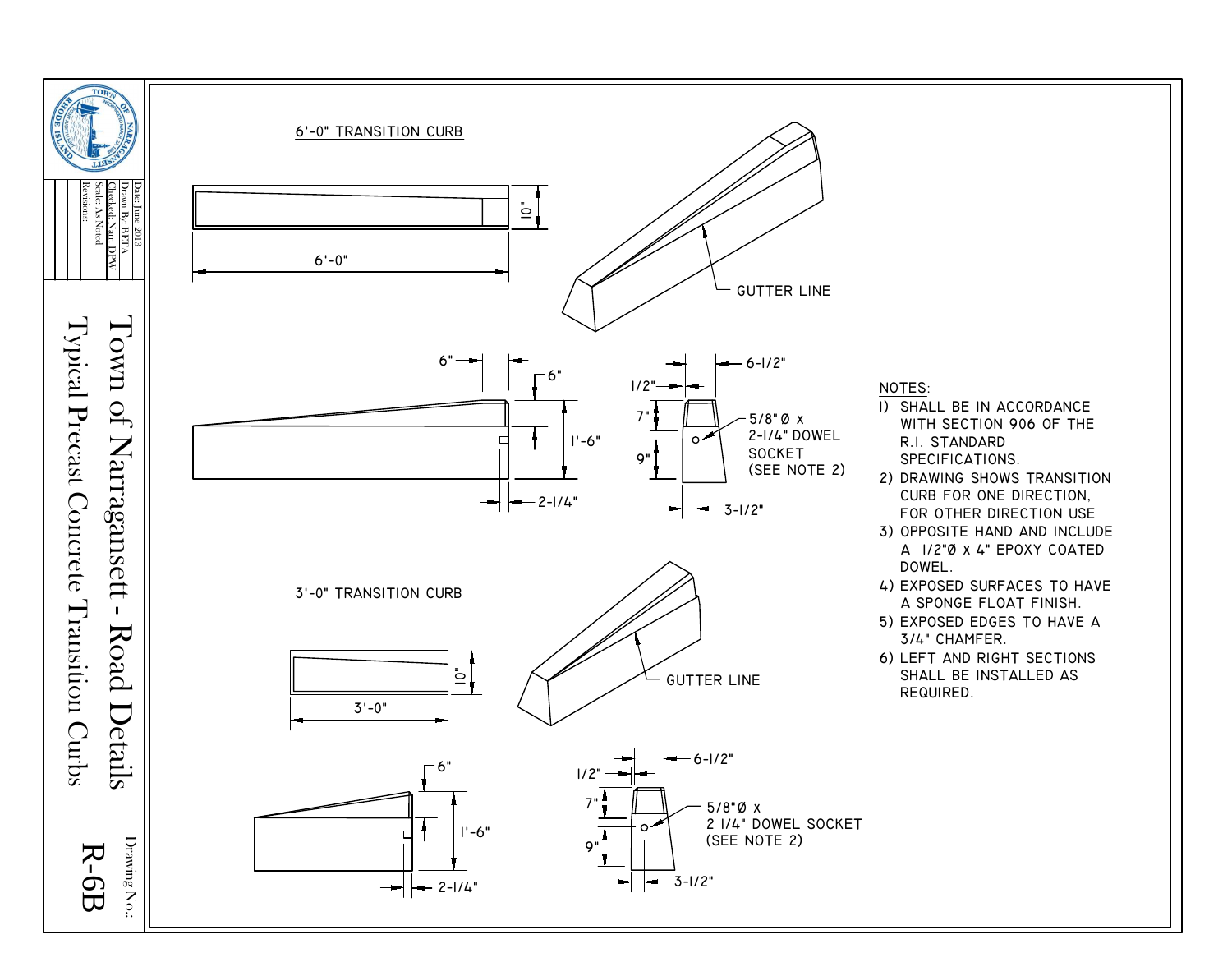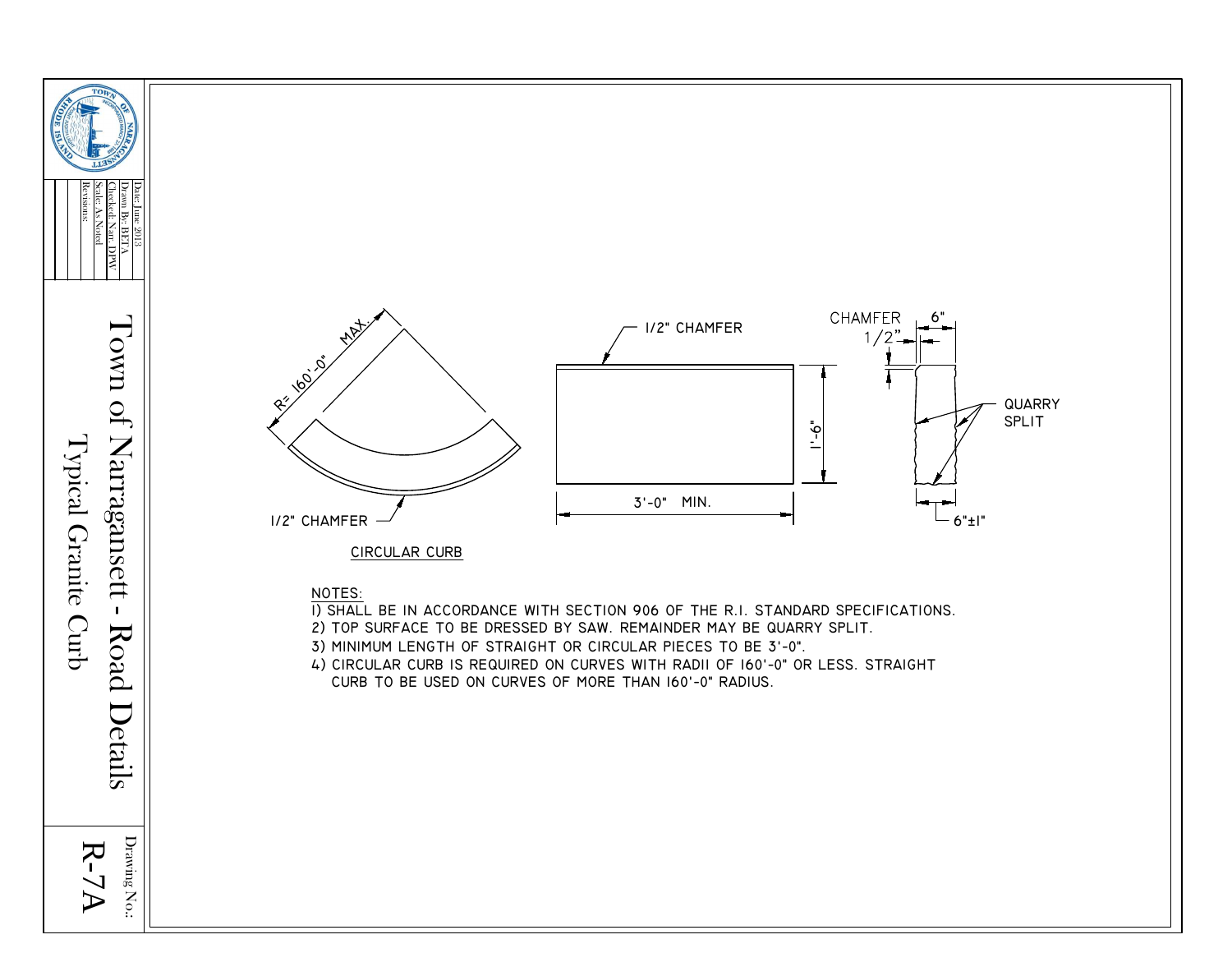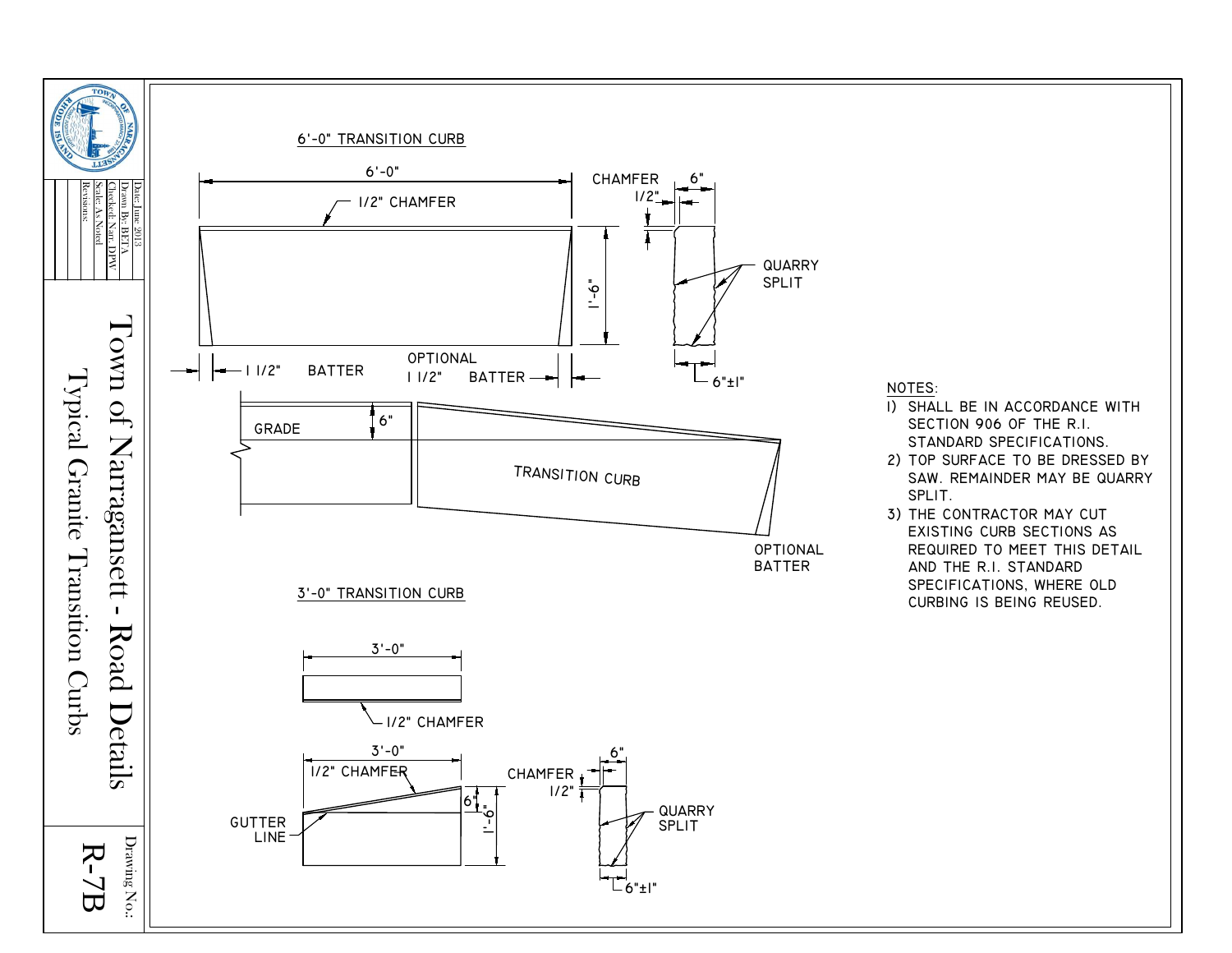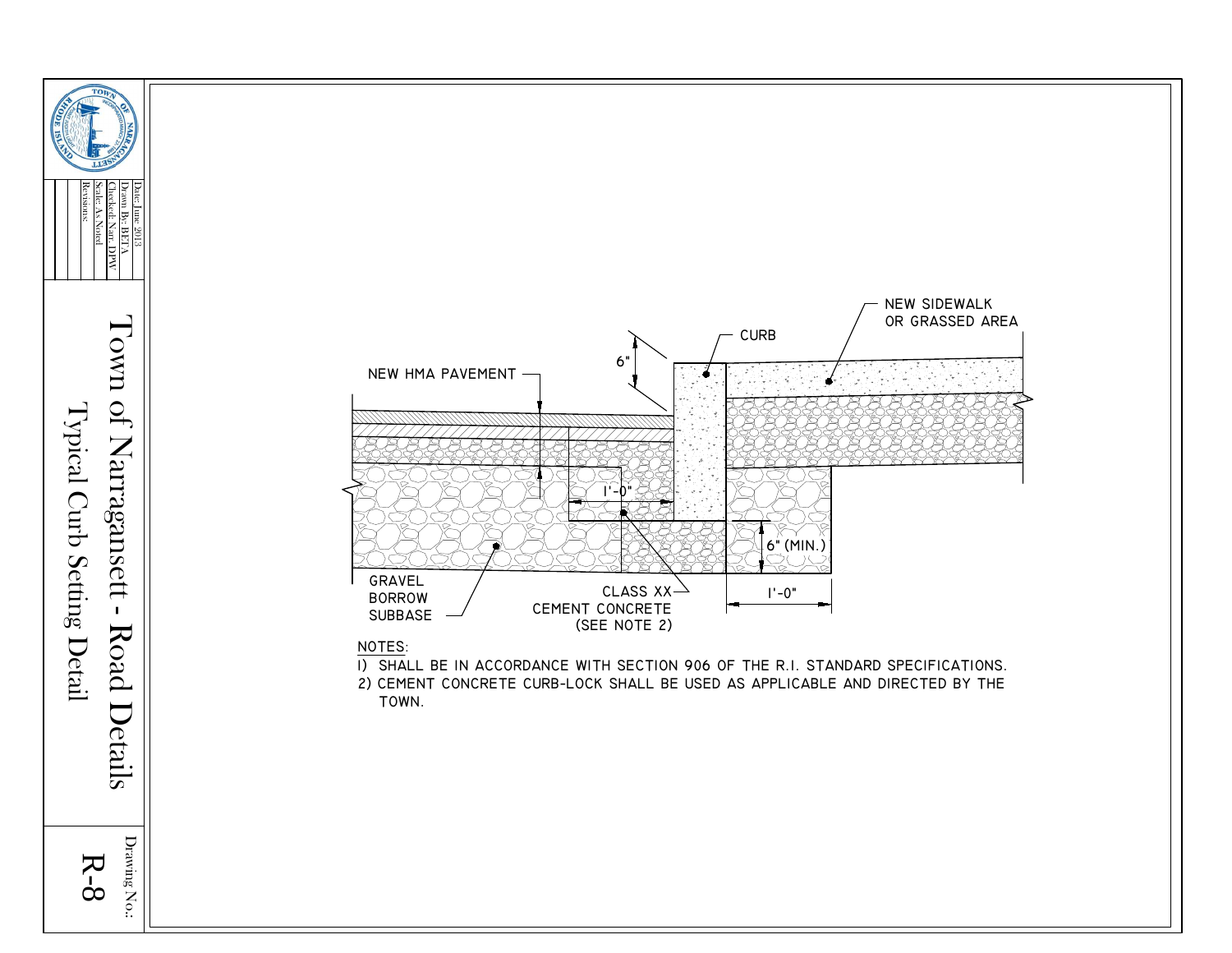

Drawing No.: R-9A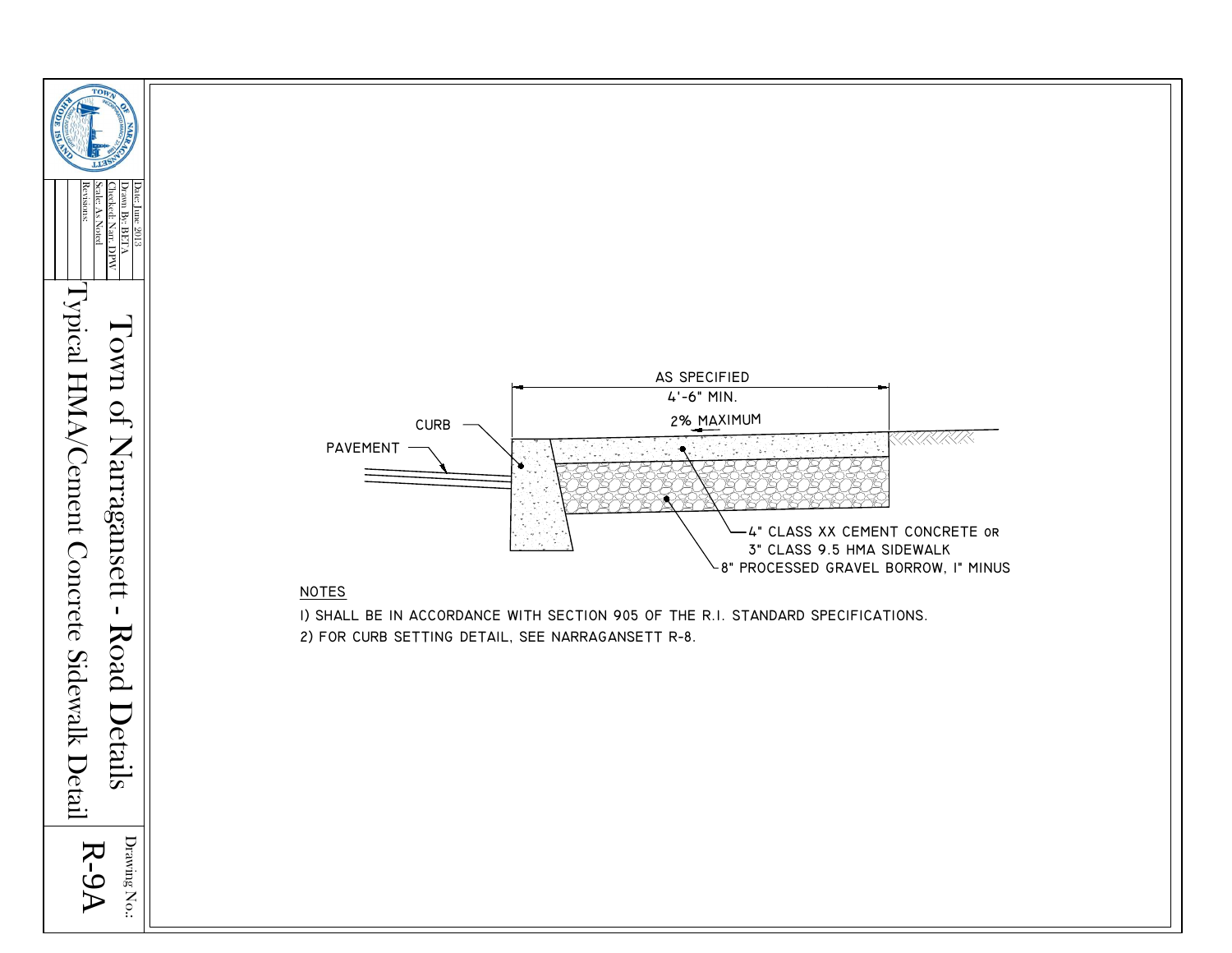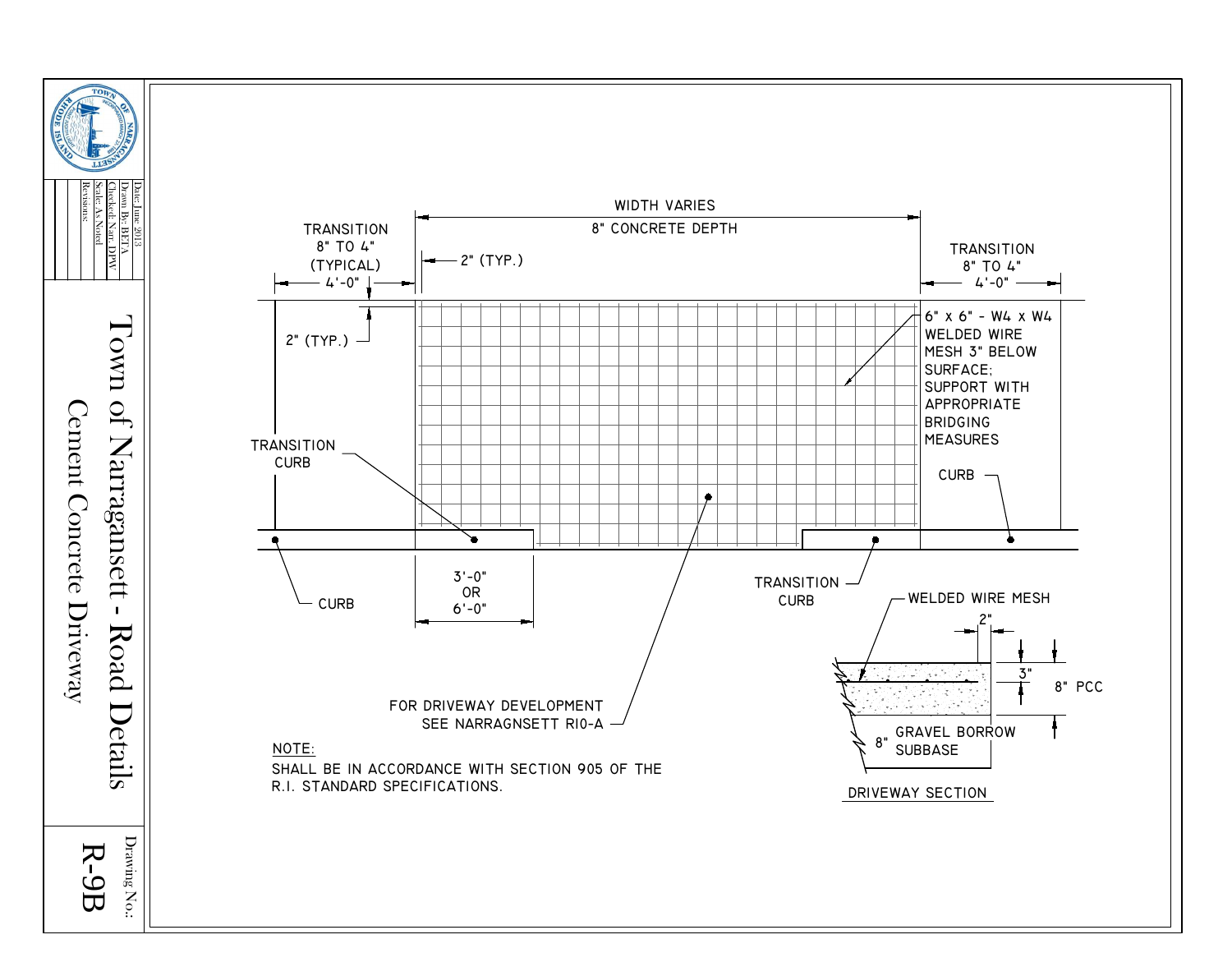